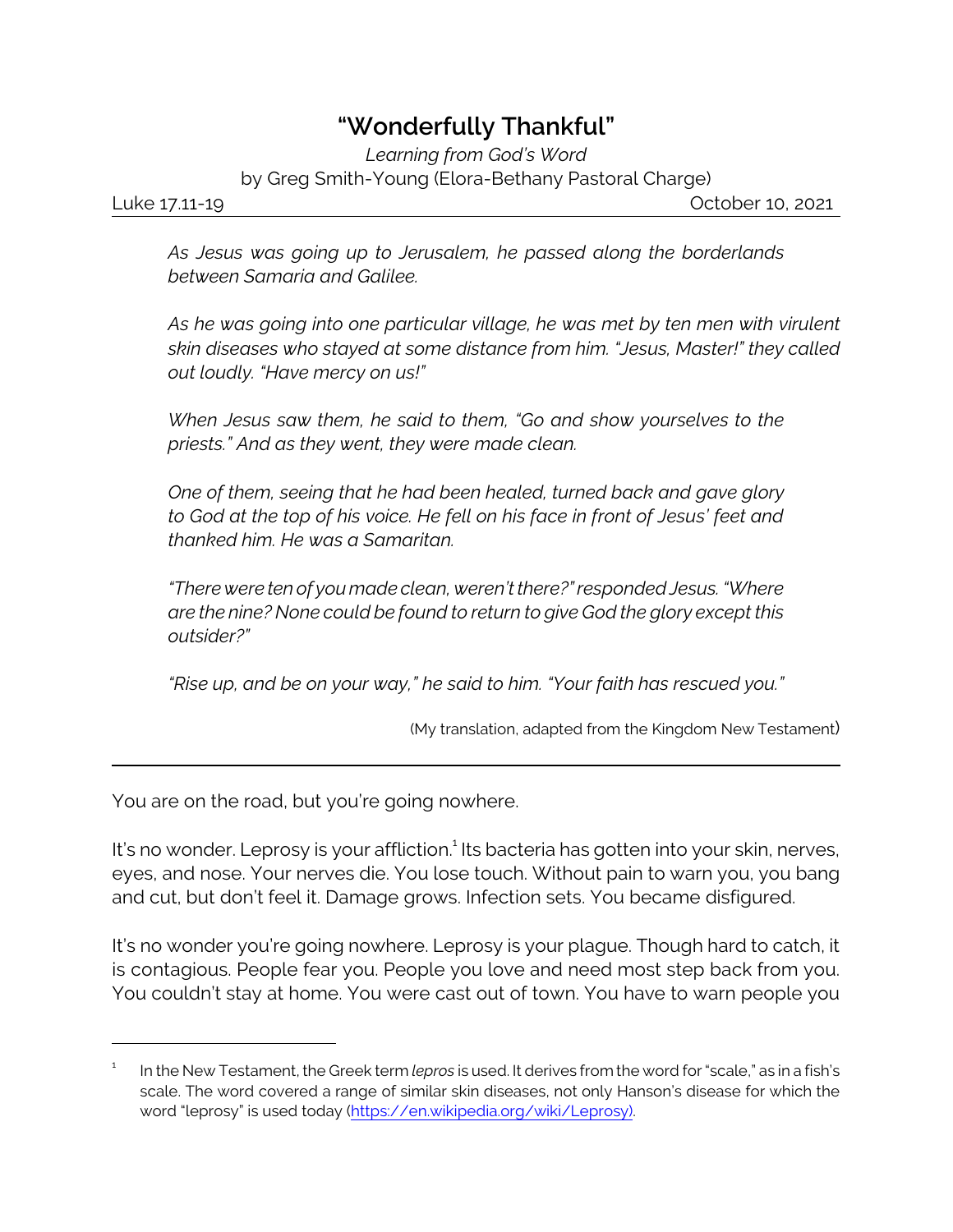are coming so they can get away.

It's no wonder you're going nowhere. Leprosy is your curse. Someone so contaminated is not allowed into places of God's presence. God is all purity, all beauty, and all holiness. You are ungodly. A priest examined you, diagnosed you "unclean," and declared you unwelcome.

Step out of the story for a moment. . . . Us worshipping today, we likely do not have leprosy. Still, is there an affliction that is stealing away your health? A plague that has pushed you away from someone? A curse that has cut you off from God?

Are you on the road, but going nowhere? And you wonder.

Jesus is on that road. He is going places.

The Messiah is going to places called betrayal, condemnation, torture, crucifixion, and then resurrectionglory. He is going there for everybody. His self-sacrificing, self-giving is to rescue us, and everything.

II

So Jesus is striding forward with determination. $^2$  His journey is to Jerusalem where it has to finish. He is coming down from Galilee where he began. He is in-between, on the road to our salvation.

You're by that road. Going nowhere. All 10 of you. Your patched-together society of sufferers.

You're purposely positioned there to cry out for help. *"Gifts of mercy?"* is your practiced plea. Someone might toss you a leftover. Even a coin. Maybe a kind look, an exchange of eyes. More likely, they'll give a pretending-not-to-see step sideways.

But you've heard of this Jesus. You wonder: might his mercy be more?

III Step out of the story again. We all heard what happened next.

All 10 cried for mercy.

<sup>2</sup> Luke 9:51.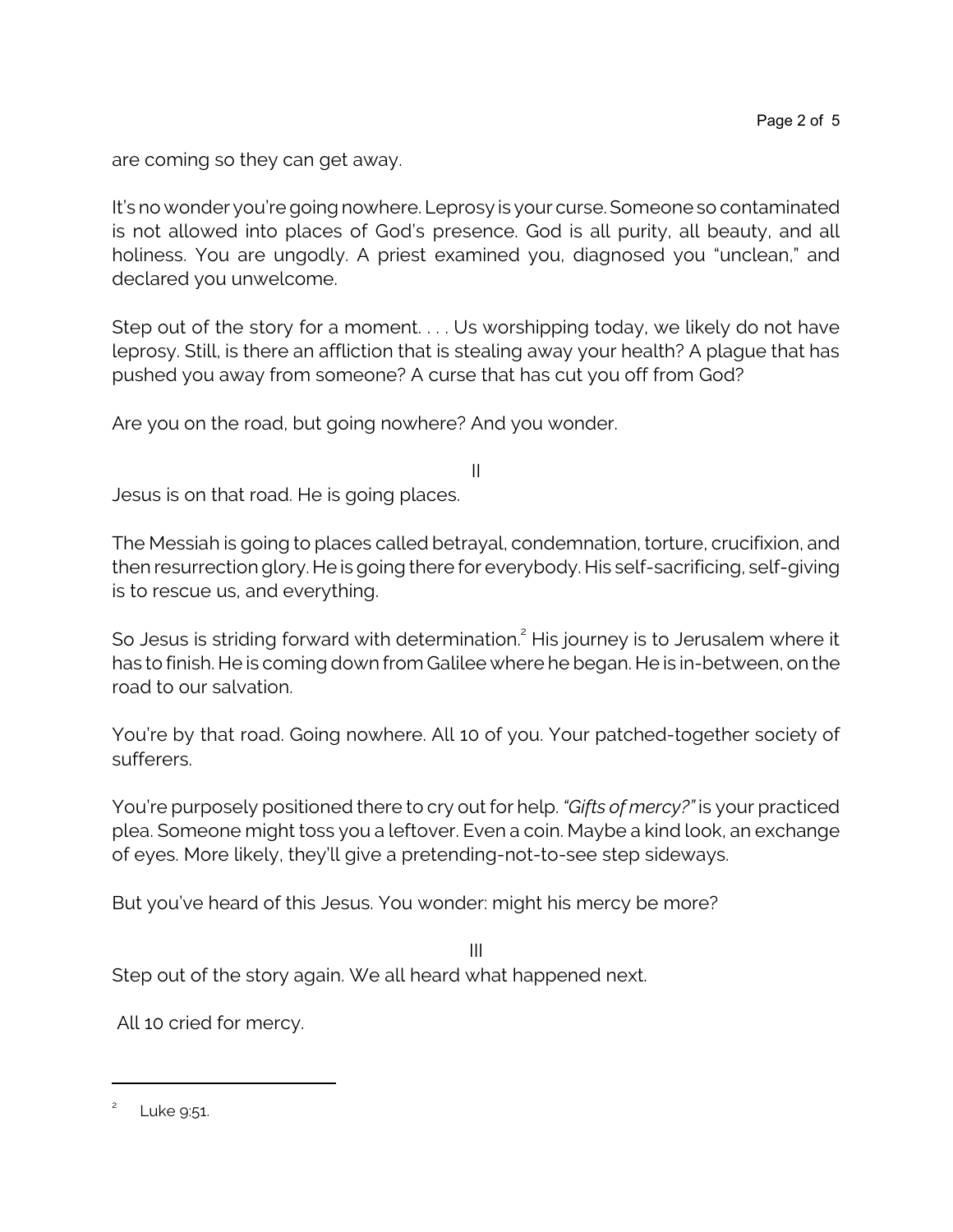All 10, Jesus told to go to their priest. Because only a priest could undo the verdict, end the sentence, pronounce them clean, and bring them back into the community. So they needed to see their priest.

Although, when Jesus sent them, nothing had changed yet. They still had leprosy. Besides, the last time they'd seen their priest, all they'd heard was cursing. Still . . . they went back. In different directions probably, each to his own home village. They went because Jesus told them to. That's trust.

All 10 were cleansed as they went. Un-afflicted, un-plagued, un-cursed.

Now, the twist. One, just one, comes back to Jesus.

More twisted, it's *this one* who comes back.

IV

He's Samaritan.

This one thing sets him apart from the others. It's the very thing that should keep him away.

The story of the Samaritans is not a good one.<sup>3</sup> Its details are lost in time, but never forgotten. Through centuries before, God's people of Israel were broken up by civil war, divided into rival kingdoms, fragmented by invasions, scattered by exiles, mixed up through immigrations and intermarriages. Emerging were two peoples: Jews and Samaritans. They share allegiance to the same God, share some of the same Scriptures, share variations on similar traditions. They share the same small land. And living, deadly memories of conflict, betrayal, and violence against each other.

Jesus is a Jew, from the region of Galilee. He's going south to Jerusalem in Judea. Most would take the long way to the east. But Jesus goes straight down, through Samaritancountry. 4 Dangerous for a Jew. As you'd expect, his first foray into a Samaritan village goes badly. Still, he signals that his approach to *them* is different. <sup>5</sup> He even tells a story about a Samaritan who (get this!) turned out good! $^6$ 

<sup>3</sup> At least from the perspective of Jews. Samaritans would tell it differently. [en.wikipedia.org/wiki/Samaritans](https://en.wikipedia.org/wiki/Samaritans)

<sup>4</sup> [www.biblicalarchaeology.org/daily/biblical-topics/new-testament/3-pilgrimage-paths-from-gal](https://www.biblicalarchaeology.org/daily/biblical-topics/new-testament/3-pilgrimage-paths-from-galilee-to-jerusalem/) [ilee-to-jerusalem](https://www.biblicalarchaeology.org/daily/biblical-topics/new-testament/3-pilgrimage-paths-from-galilee-to-jerusalem/) <sup>5</sup>

<sup>&</sup>lt;sup>5</sup> Luke 9:52-56.<br><sup>6</sup> Luke 19:25.27

Luke 10:25-37.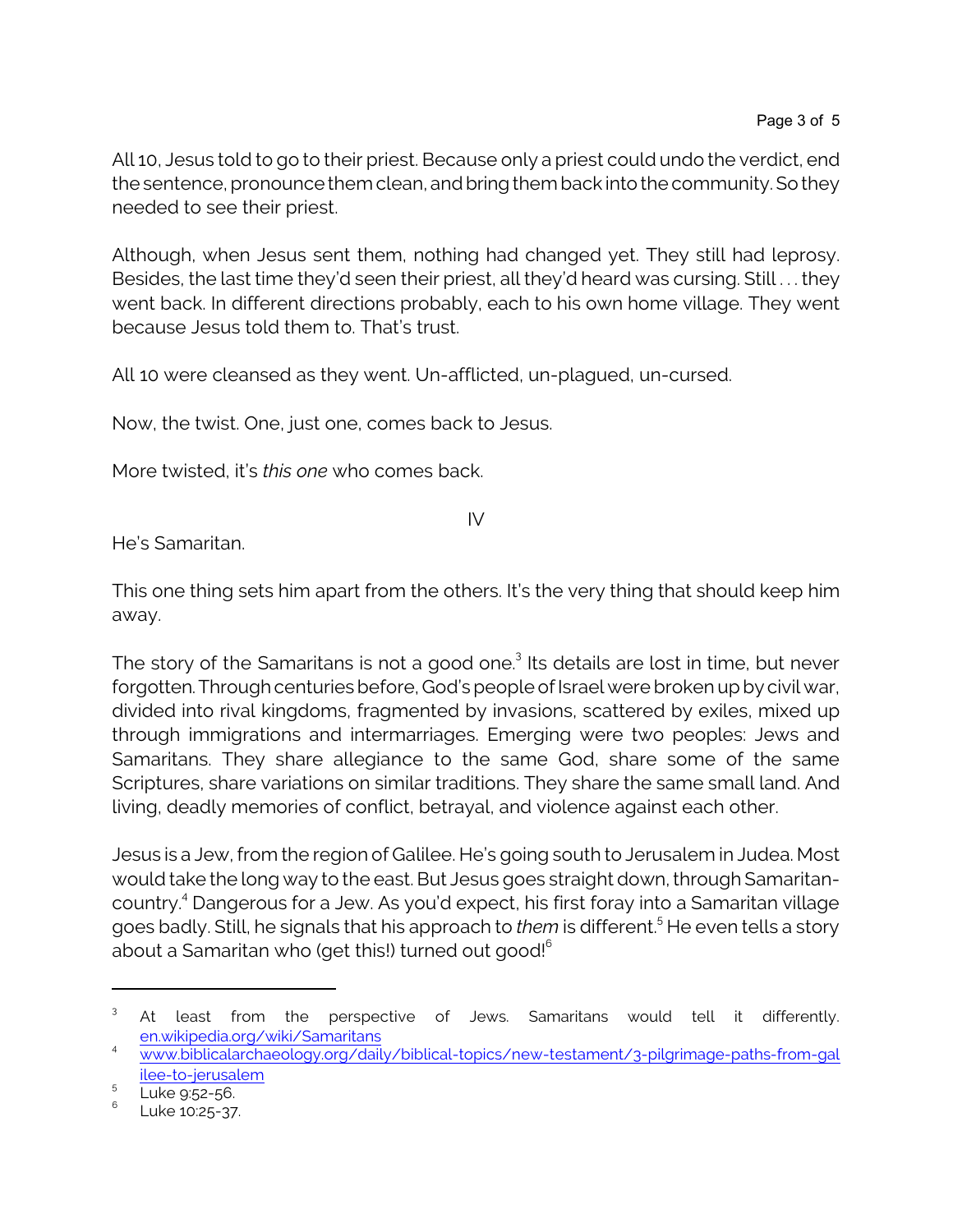He's circled back now into the Jewish-Samaritan borderlands.<sup>7</sup> Then this bunch of lepers. Then he sends them, heals and cleanses them. But one circles back to Jesus with gratitude. This one! A Samaritan.

## V

## Wonder!

Wonder that *a Samaritan* comes back to Jesus. Wonder that celebrations of God burst from *a Samaritan's* healed lips. Wonder that *a Samaritan* falls at his feet. Wonder that *a Samaritan* says, "Thank you!"

Then again, wonder at what Jesus does for anyone.

No wonder we say thanks.

Following Jesus, being his disciple, entrusting yourself into his hands, springs from wonder-full gratitude for what he has done for you. "Thank you!"

When you give yourself to Jesus, you do not know where he is going to lead you. He might very well take you in directions, to places, into situations, confront you with decisions, and call on you for sacrifices that will push you beyond what you're sure are your limits.

But then again, when you've been on the road going nowhere, anywhere is beyond your limits.

Jesus comes, heals and cleanses you. Youareso wonderfully astonished at what Jesus has done.... What he has done for you: afflicted, plagued, cursed.... What he has done for you, in all your outsider, wrong-sider, Samaritan-ness. . . . What he has done for you on his Road to Salvation, which ended with him who carried no sin becoming filled with yours, so you can be free; with him who is the image of God becoming disfigured with your disfigurement to restore you beauty; with him who merits the praises of angels becoming despised and rejected, so you are welcomed and

<sup>7</sup> The Gospel of Luke's so-called "Travel Narrative" narrates Jesus' journey from Galilee to Jerusalem (9:51-19:41). It's geography seems confused. In 10:38ff, he is in Judea close to the city in the home of Mary and Martha of Bethany. Now he's back along the northern border between Galilee and Samaria. Maybe Luke has stitched together various episodes, without having an accurate map in the region in his mind. (Whoever the historical "Luke" was, it is unlikely he had been to the area.) On the other hand, maybe the route Jesus took was less of a straight-line and more convoluted.